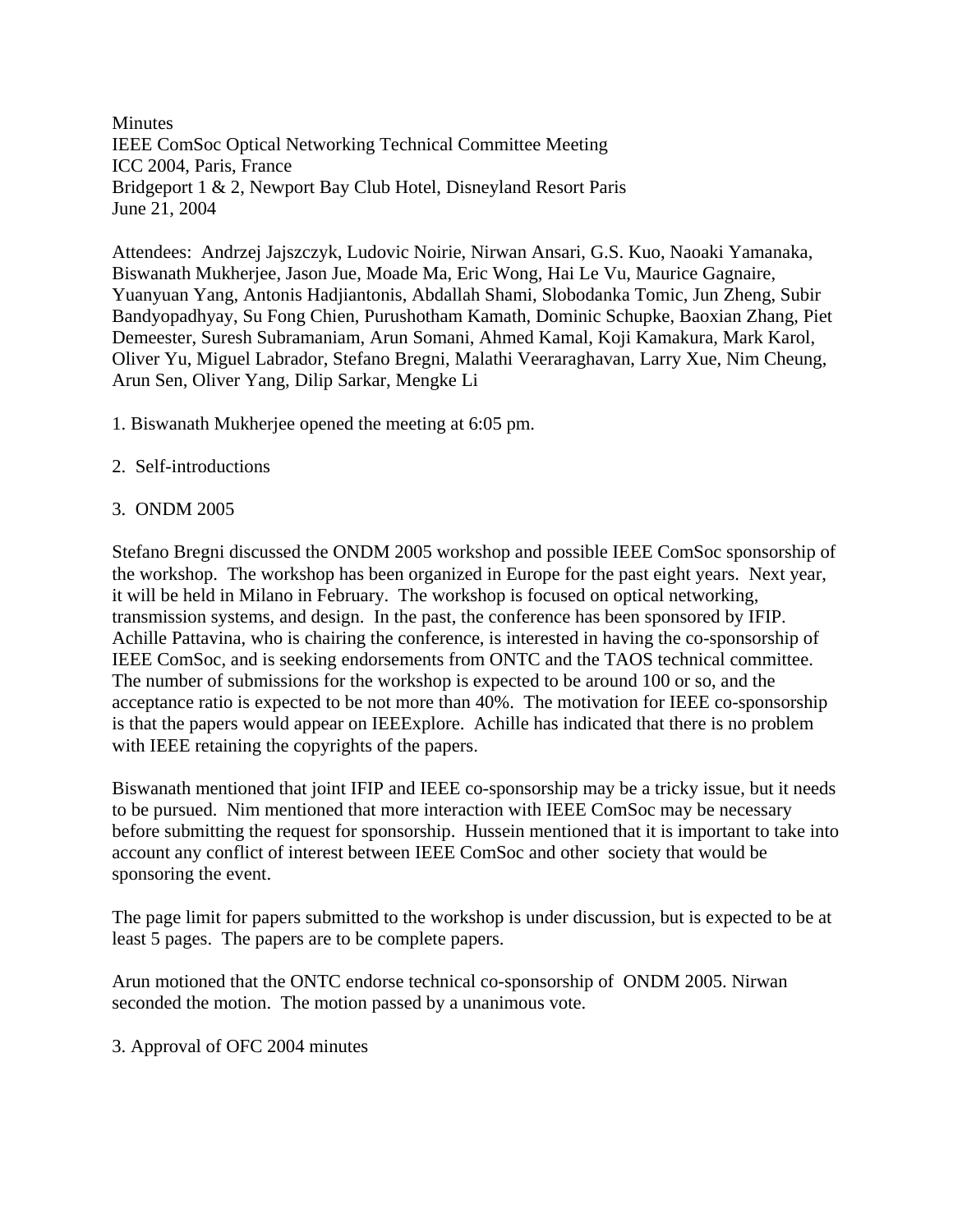There was some discussion regarding ONTC representation in ECOC, and possible ways to involve more networking people from ONTC.

Last year in Italy, the US representative was Rod Alferness. This year, the US representatives are Dan Blumenthal and Alan Willner. It was mentioned that, in the past, Jack Howell has recommended tutorials for ECOC, and that G.S. Kuo has nominated invited speakers and tutorial speakers for ECOC.

A motion was made to approve the minutes. The motion passed unanimously.

## 4. ICC 2004

Hussein Mouftah reported on ICC 2004. 130 papers were received for the optical symposium, and the acceptance ratio was around 33%. The accepted papers were organized into 8 sessions. Hussein suggested that ONTC have participation in every ICC and Globecom conference. An optical symposium is planned for Globecom 2004, and one is also planned for ICC 2005.

## 5. Globecom 2004

Dr. Yamanaka reported on Globecom 2004 and the Optical Communication, Network, and Systems Symposium. Globecom will be held in Dallas, Texas from November 29 to December 3, 2004. There will be 7 symposia. The optical symposium is being co-chaired by Dr. Yamanaka and Andrea Fumagalli. 2094 submissions were received across all 7 symposia. 1600 were received before the deadline was extended. The optical symposium received 152 submissions. The target is to accept 58 papers and to have 7 sessions with about 8 papers each. Each paper received at least 3 reviews. The maximum number of reviews per paper was 10, and the average number of reviews per paper was 4.191. Tentatively, there will be two sessions on optical burst switching, and one session each on GMPLS/multi-layer networks, traffic engineering/routing, protection/restoration, optical components/CDMA, and routing and wavelength assignment.

The deadline for proposals for forums and tutorials is the end of the month.

Anyone interested in chairing one of the sessions should contact Dr. Yamanaka.

## 6. OFC 2005

OFC 2005 will be held in March in Anaheim, California. The submission deadline is early September.

Hussein mentioned that NFOEC 2004 has been cancelled and that OFC and NFOEC will be combined in 2005. Nim elaborated by mentioning that an agreement was recently signed and that OFC now officially owns NFOEC. The rationale was that system providers felt that OFC was more component and technically oriented, and they tended not to exhibit at OFC. Carriers and providers typically went to NFOEC. 200 papers will be transferred to the new OFC/NFOEC event. There will also be a service provider summit. Those interested in participating in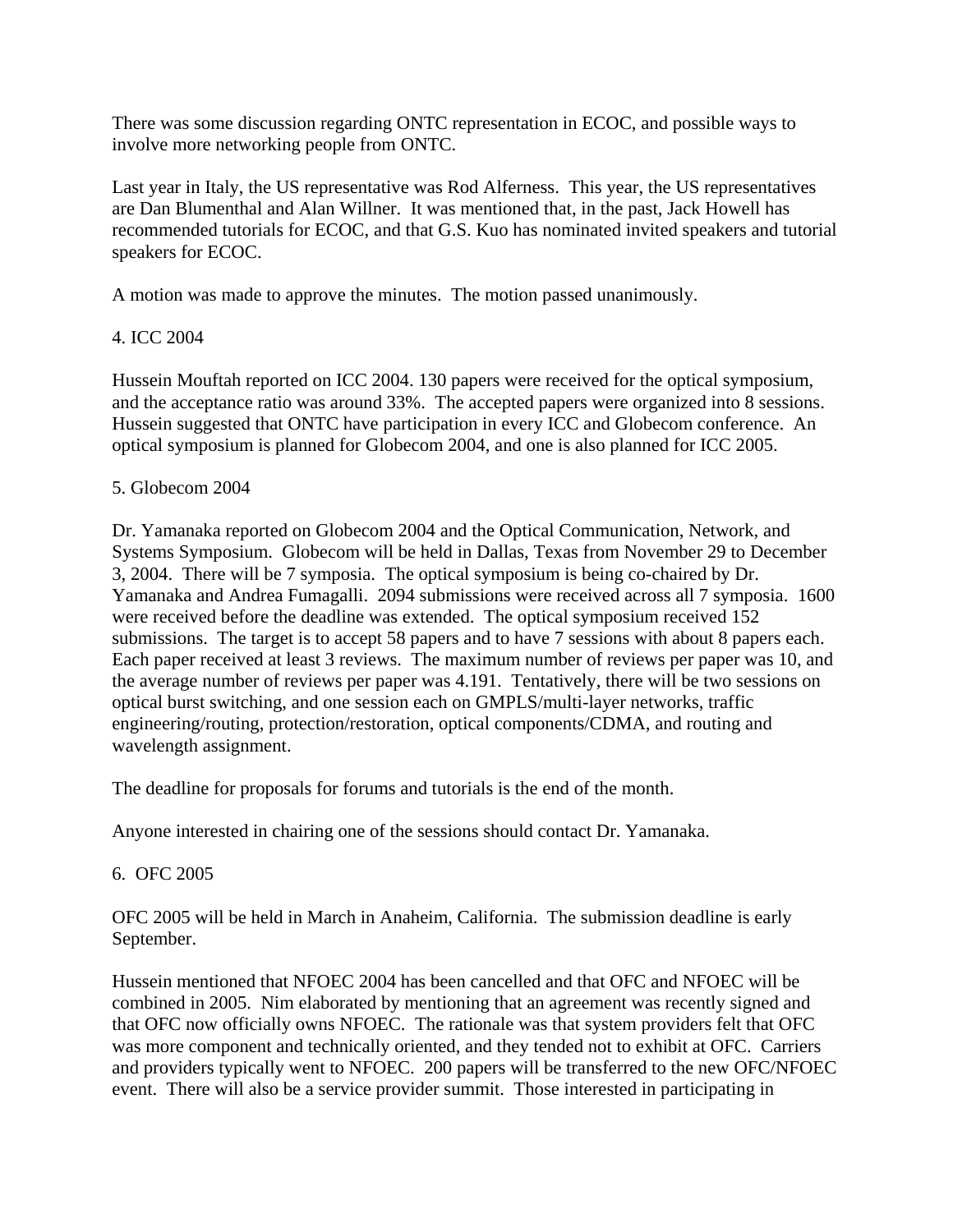organization of the service-provider aspects of the conference should contact Rolf Franz (rfranz@telcordia.com).

# 5. ICC 2005

Hussein Mouftah reported on ICC 2005. The conference will be held in Seoul, Korea. The dates have been changed to May 16-20. Hussein is the chair of the optical symposium. Membership of the TPC is not closed. Those interested in participating on the TPC should contact Hussein. The deadline for submission is September 1. This is a strict deadline.

## 6. Globecom 2005

Jason Jue reported on Globecom 2005. The conference will be held in St. Louis, Missouri from November 28 to December 2, 2005. A proposal for an optical symposium was submitted to Steve Watkins, the TPC of Globecom 2005, and the symposium proposal has received approval. Ioannis Tomkos and Jason Jue will be co-chairs for the symposium. The co-chairs are currently putting together a list of potential technical program committee member for the symposium, and anyone interested should contact either Ioannis or Jason.

## 7. ICC 2006

ICC 2006 will be held in Istanbul, Turkey. ONTC will be putting together a team to organize an optical symposium for the conference.

### 8. BroadNets 2004

IEEE ComSoc technical co-sponsorship for BroadNets 2004 has been approved.

Suresh Subramaniam reported on the technical program for the optical symposium of BroadNets. There were 94 submissions, out of which 32 papers were accepted. Notices were sent out about 10 days ago. There were also 6 posters accepted. The posters will have 3-page extended abstracts. The accepted papers are organized into 8 sessions, out of which 2 sessions are on optical burst switching.

Ahmed Kamal, chair of the Workshop on Traffic Grooming, reported that papers for the workshop are currently under review.

### 9. Standards

The purpose of the standards representatives is to attend OIF or IETF meetings and to report back to ONTC. Doug Zuckerman is the representative for OIF.

### 11. Publications

Andrzej Jajszczyk reported on IEEE ComSoc optical networking publications. The OCN insert in Communications Magazine is essentially a separate magazine with its own editorial board.